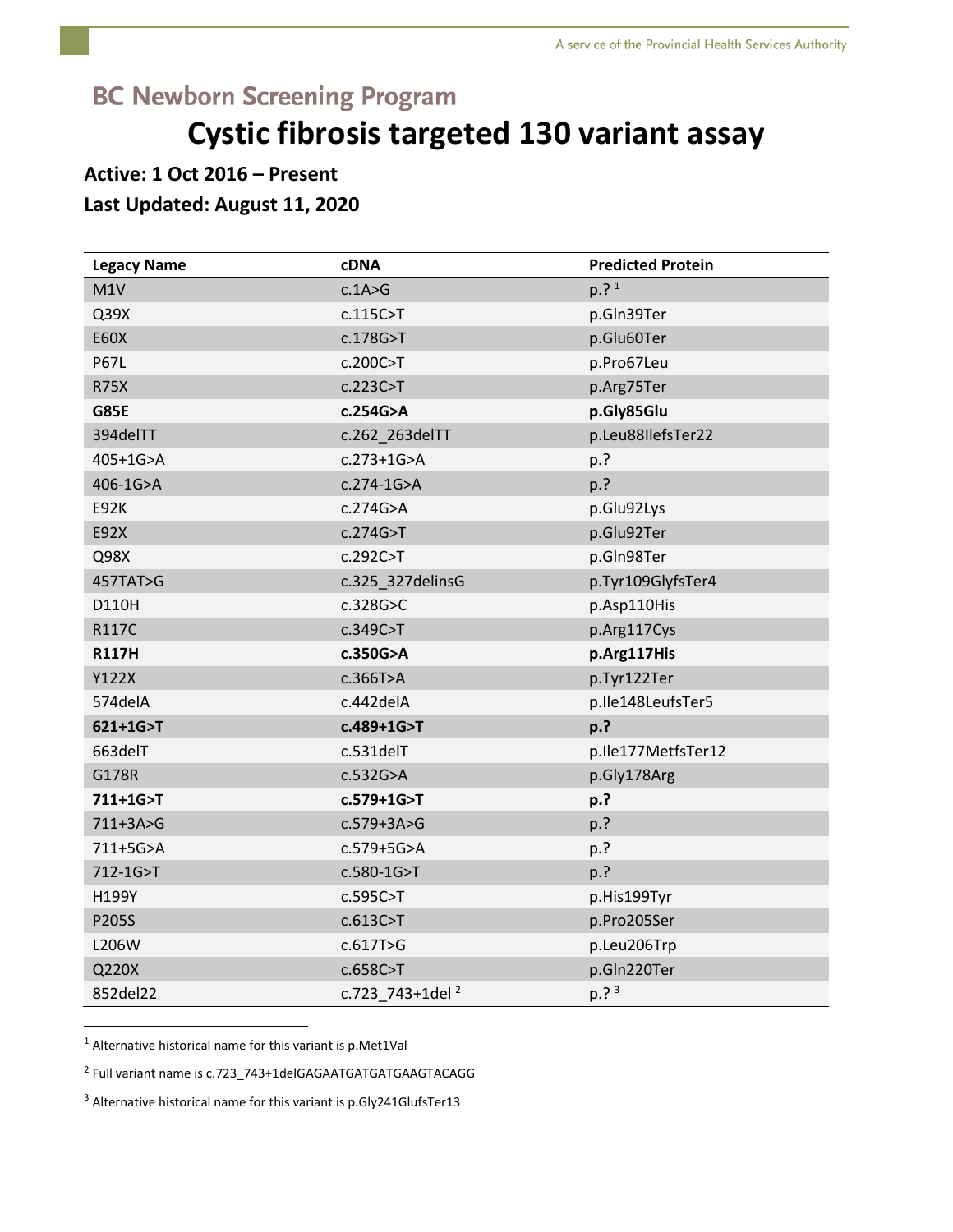| <b>Legacy Name</b> | <b>cDNA</b>        | <b>Predicted Protein</b> |
|--------------------|--------------------|--------------------------|
| 1078delT           | c.948delT          | p.Phe316LeufsTer12       |
| G330X              | c.988G>T           | p.Gly330Ter              |
| <b>R334W</b>       | c.1000C>T          | p.Arg334Trp              |
| 1336K              | c.1007T>A          | p.Ile336Lys              |
| <b>T338I</b>       | $c.1013C>$ T       | p.Thr338Ile              |
| S341P              | c.1021T>C          | p.Ser341Pro              |
| 1154insTC          | c.1021_1022dupTC   | p.Phe342HisfsTer28       |
| <b>R347H</b>       | c.1040G>A          | p.Arg347His              |
| <b>R347P</b>       | c.1040G>C          | p.Arg347Pro              |
| R352Q              | c.1055G>A          | p.Arg352Gln              |
| 1213delT           | c.1081delT         | p.Trp361GlyfsTer8        |
| 1248+1G>A          | c.1116+1G>A        | p.?                      |
| 1259insA           | $c.1130$ dupA      | p.Gln378AlafsTer4        |
| W401X              | c.1202G>A          | p.Trp401Ter              |
| W401X              | c.1203G>A          | p.Trp401Ter              |
| 1341+1G>A          | c.1209+1G>A        | p.?                      |
| 1461ins4           | c.1327_1330dupGATA | p.lle444ArgfsTer3        |
| A455E              | c.1364C>A          | p.Ala455Glu              |
| 1525-1G>A          | c.1393-1G>A        | p.?                      |
| S466X              | c.1397C>A          | p.Ser466Ter              |
| S466X              | c.1397C>G          | p.Ser466Ter              |
| L467P              | c.1400T>C          | p.Leu467Pro              |
| 1548delG           | c.1418delG         | p.Gly473GlufsTer54       |
| S489X              | c.1466C>A          | p.Ser489Ter              |
| S492F              | c.1475C>T          | p.Ser492Phe              |
| Q493X              | c.1477C>T          | p.Gln493Ter              |
| <b>I507del</b>     | c.1519_1521delATC  | p.Ile507del              |
| F508del            | c.1521_1523delCTT  | p.Phe508del              |
| 1677delTA          | c.1545 1546delTA   | p.Tyr515Ter              |
| <b>V520F</b>       | c.1558G>T          | p.Val520Phe              |
| Q525X              | c.1573C>T          | p.Gln525Ter              |
| 1717-1G>A          | c.1585-1G>A        | p.?                      |
| 1717-8G>A          | c.1585-8G>A        | p.?                      |
| G542X              | c.1624G>T          | p.Gly542Ter              |
| S549R              | c.1645A>C          | p.Ser549Arg              |
| S549N              | c.1646G>A          | p.Ser549Asn              |
| <b>S549R</b>       | c.1647T>G          | p.Ser549Arg              |
| G551D              | c.1652G>A          | p.Gly551Asp              |
| Q552X              | $c.1654C>$ T       | p.Gln552Ter              |
| <b>R553X</b>       | c.1657C>T          | p.Arg553Ter              |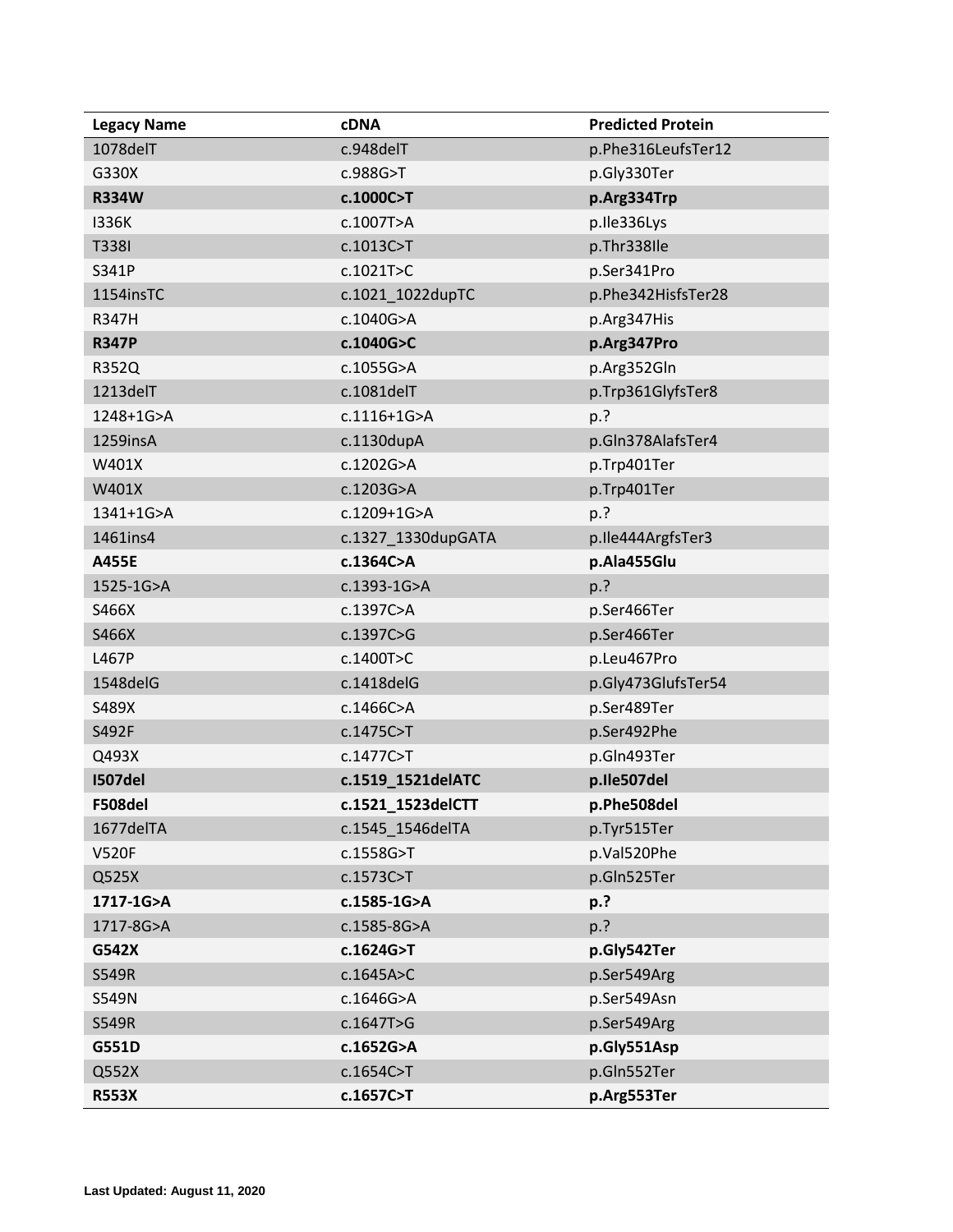| <b>Legacy Name</b> | <b>cDNA</b>        | <b>Predicted Protein</b> |
|--------------------|--------------------|--------------------------|
| A559T              | c.1675G>A          | p.Ala559Thr              |
| 1811+1.6kbA>G      | c.1680-886A>G      | p.?                      |
| <b>R560K</b>       | c.1679G>A          | p.Arg560Lys              |
| <b>R560T</b>       | c.1679G>C          | p.Arg560Thr              |
| 1812-1G>A          | c.1680-1G>A        | p.?                      |
| E585X              | c.1753G>T          | p.Glu585Ter              |
| 1898+1G>A          | c.1766+1G>A        | p.?                      |
| 1898+3A>G          | $c.1766 + 3A > G$  | p.?                      |
| 2143delT           | $c.2012$ delT      | p.Leu671Ter              |
| 2183AA>G           | c.2051_2052delinsG | p.Lys684SerfsTer38       |
| 2184insA           | $c.2052$ dupA      | p.Gln685ThrfsTer4        |
| 2184delA           | c.2052delA         | p.Lys684AsnfsTer38       |
| R709X              | c.2125C > T        | p.Arg709Ter              |
| K710X              | c.2128A > T        | p.Lys710Ter              |
| 2307insA           | $c.2175$ dupA      | p.Glu726ArgfsTer4        |
| L732X              | c.2195T>G          | p.Leu732Ter              |
| 2347delG           | c.2215delG         | p.Val739TyrfsTer16       |
| R764X              | c.2290C>T          | p.Arg764Ter              |
| 2585delT           | $c.2453$ delT      | p.Leu818TrpfsTer3        |
| E822X              | c.2464G > T        | p.Glu822Ter              |
| 2622+1G>A          | c.2490+1G>A        | p.?                      |
| E831X              | c.2491G>T          | p.Glu831Ter              |
| <b>W846X</b>       | c.2537G>A          | p.Trp846Ter              |
| <b>R851X</b>       | c.2551C > T        | p.Arg851Ter              |
| 2711delT           | $c.2583$ delT      | p.Phe861LeufsTer3        |
| 2789+5G>A          | c.2657+5G>A        | p.?                      |
| Q890X              | c.2668C>T          | p.Gln890Ter              |
| <b>L927P</b>       | c.2780T>C          | p.Leu927Pro              |
| S945L              | c.2834C>T          | p.Ser945Leu              |
| 3007delG           | c.2875delG         | p.Ala959HisfsTer9        |
| <b>G970R</b>       | c.2908G>C          | p.Gly970Arg              |
| 3120G>A            | c.2988G>A          | p.?                      |
| 3120+1G>A          | c.2988+1G>A        | p.?                      |
| 3121-1G>A          | c.2989-1G>A        | p.?                      |
| 3272-26A>G         | c.3140-26A>G       | p.?                      |
| L1065P             | c.3194T>C          | p.Leu1065Pro             |
| R1066C             | c.3196C > T        | p.Arg1066Cys             |
| R1066H             | c.3197G>A          | p.Arg1066His             |
| L1077P             | c.3230T > C        | p.Leu1077Pro             |
| W1089X             | c.3266G>A          | p.Trp1089Ter             |